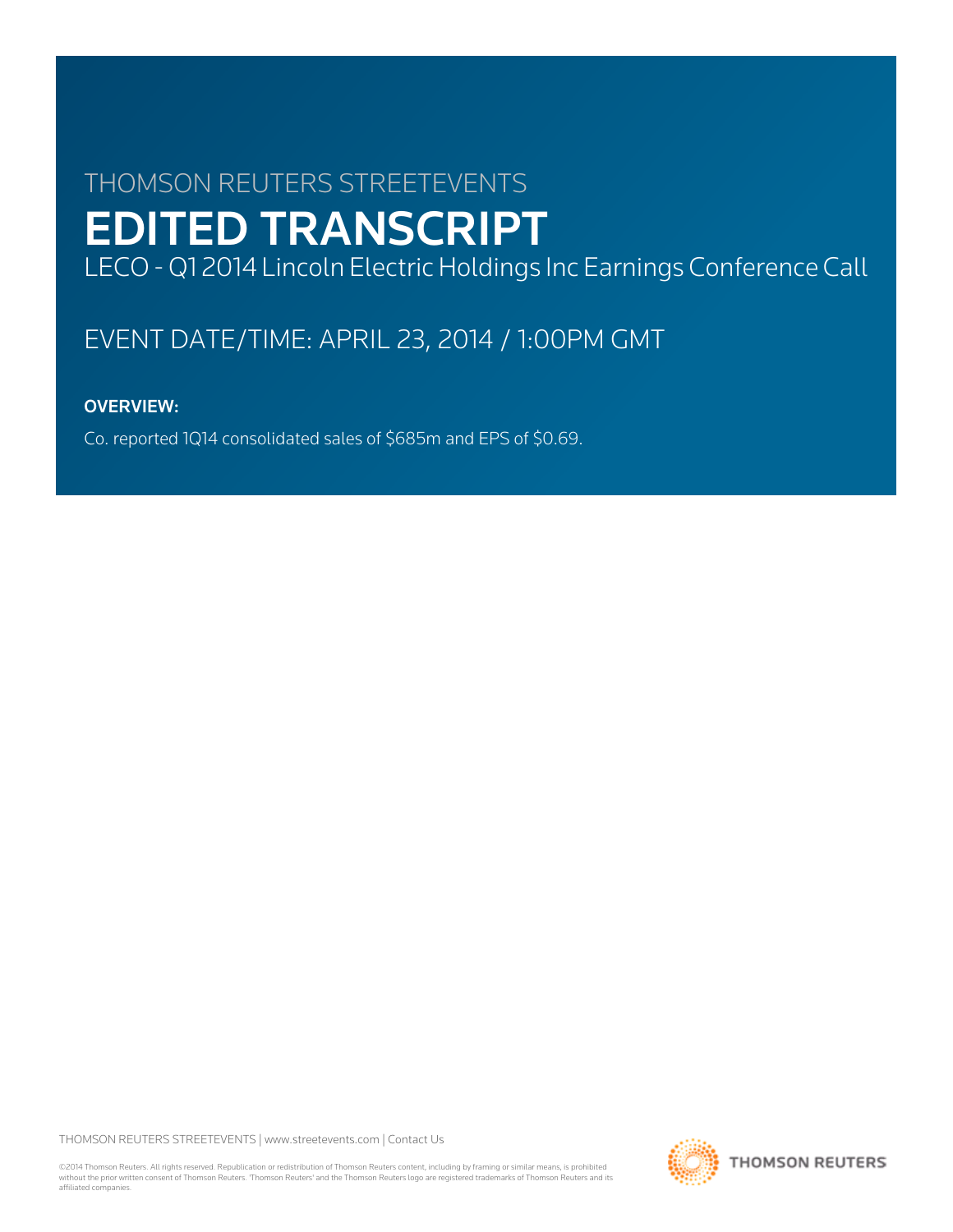#### **CORPORATE PARTICIPANTS**

**[Vincent Petrella](#page-1-0)** Lincoln Electric Holdings, Inc. - SVP, CFO, Treasurer **[Chris Mapes](#page-2-0)** Lincoln Electric Holdings, Inc. - Chairman, CEO, President

## **CONFERENCE CALL PARTICIPANTS**

**[Schon Williams](#page-5-0)** BB&T Capital Markets - Analyst **[Mark Douglass](#page-6-0)** Longbow Research - Analyst **[Kathryn Thompson](#page-6-1)** Thompson Research Group - Analyst **[Rob Wertheimer](#page-7-0)** Vertical Research Partners - Analyst **[Walt Liptak](#page-8-0)** Global Hunter Securities, LLC - Analyst **[Joe Mondillo](#page-9-0)** Sidoti & Company - Analyst **[Liam Burke](#page-11-0)** Janney Montgomery Scott - Analyst **[Stanley Elliott](#page-12-0)** Stifel Nicolaus - Analyst **[Steve Barger](#page-13-0)** KeyBanc Capital Markets - Analyst

#### **PRESENTATION**

#### **Operator**

<span id="page-1-0"></span>Greetings and welcome to the Lincoln Electric 2014 first quarter financial results conference call. At this time, all participants are in a listen-only mode. As a reminder, this call is being recorded. It is now my pleasure to introduce your host, Vincent Petrella, Executive Vice President and Chief Financial Officer. Thank you, sir. You may begin.

#### **Vincent Petrella** - Lincoln Electric Holdings, Inc. - SVP, CFO, Treasurer

Thank you, Danielle, and good morning. Welcome to the Lincoln Electric 2014 first quarter conference call. We released our financial results for the quarter this morning, prior to the market's open, and our release is available on the Lincoln Electric website at LincolnElectric.com, or by contacting our investor relations office at 216-383-2534.

Joining me on the call today is Chris Mapes, Lincoln's Chairman, President, and Chief Executive Officer. Chris will begin the discussion this morning with an overview of the quarter and then I will cover the numbers in more detail. Following our prepared remarks, we will take your questions.

As part of our webcast today, we are using a slide presentation, which can be accessed on our website under the Company and investor relations tabs. But before we start our discussion, please be reminded that certain statements made during this call and in our discussions may be forward-looking and actual results may differ from our expectations. Actual results may differ materially from such statements due to a variety of factors that could adversely affect the Company's operating results. Risks and uncertainties that may affect our results are provided in our press release and in our SEC filings on Forms 10-K and 10-Q.

Additionally, we discuss financial measures that do not conform to US GAAP, and you may find important information on our use of these measures and the reconciliation to US GAAP in the financial tables that we have included in our earnings release. With that, let me turn over the call to Chris Mapes. Chris?

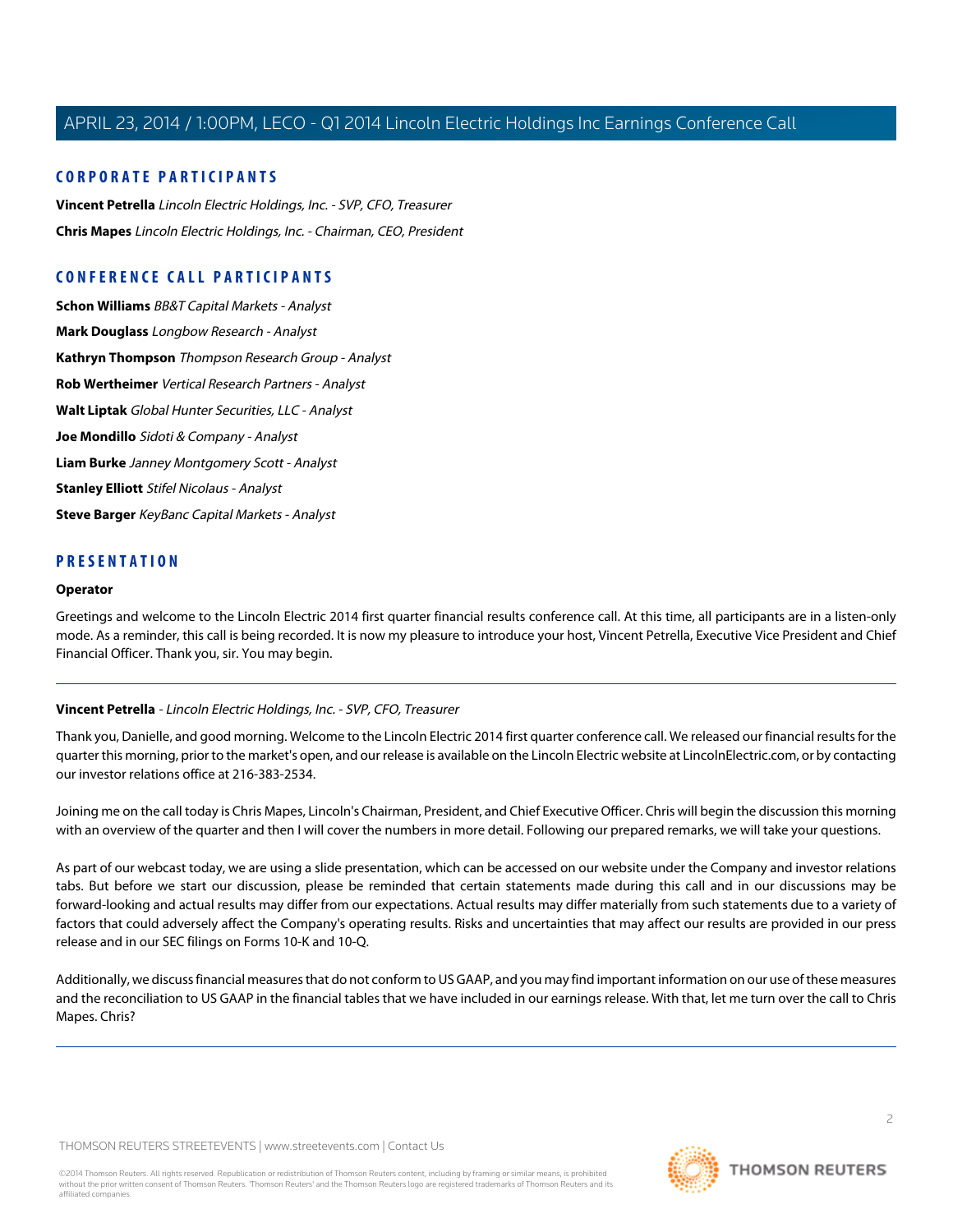#### <span id="page-2-0"></span>**Chris Mapes** - Lincoln Electric Holdings, Inc. - Chairman, CEO, President

Thank you, Vince, and good morning to everyone joining us on the call today.

Moving to slide 3, our first quarter profit and earnings performance showed good resilience despite a slow start to the year, which impacted topline performance. In the quarter, sales declined 4.7% to \$685 million, driven by 5% lower volumes, which offset the benefits we achieved from acquisitions and steady price performance.

Volumes declined across most reportable segments on ongoing choppy and uneven demand. However, we did realize generally steady demand for consumables as well as growth in automation. The most notable volume weakness was in our North American equipment business and primarily in exports, which we attribute to lower international industrial demand. In North America, equipment remains soft on a slow start to the year, and due to challenging year-over-year comparisons, as Q1 2013 equipment sales were a record for the organization.

While we were disappointed that the volume growth momentum achieved in the fourth quarter was not sustained, operational initiatives, favorable mix, and careful management of expenses protected margin performance. At the gross profit line, margins increased 150 basis points to 33%.

Looking at operating profit on an adjusted basis, operating profit margins remained resilient, increasing 50 basis points to 14.3% in the quarter. While our Venezuelan results contributed to both gross profit and operating margin performance, we are pleased to report that we would have still showed steady to slightly higher year-over-year margin performance if we had completely excluded Venezuela.

Now on a reported basis, our operating profit margin declined 60 basis points to 11.6%. This decline is primarily due to an \$18 million charge reflecting the re-measurement loss of our Venezuelan Bolivar-denominated monetary assets. Vince will speak to this in more detail in his section.

On a reported basis, EPS declined 14% to \$0.69, again due to the impact of the Venezuelan charge. Adjusted EPS held reasonably steady at \$0.91 for the quarter, down \$0.01 compared with the prior year.

Cash flow was positive and the return of cash to shareholders remained strong at \$70 million through share repurchases and dividends. These actions reflect our continued confidence in the business and our ability to execute on our long-term strategy and deliver on our 2020 goals.

Moving on to slide 4. Customer demand trends have been challenging. While we did see volume trending improving through the first quarter with March sales, our order rates and backlogs notably stronger, we still did not achieve positive sales growth on a year-over-year basis in March, and now in April.

And, while we were capitalizing on strong and improving end sectors such as energy, automotive, rail, maintenance and repair, and to some degree construction, general sluggishness in regional economies and in industrials has offset any notable gains. As such, we remain cautious and continue to monitor customer and channel trends closely, and anticipate only a very modest uptick in demand in the second half of the year.

Moving on to slide 5, we continued to stay focused on delivering on our strategic goals, capitalizing on opportunities, and addressing the near-term market risks. While we have aligned our expenses and cost control measures with the current demand environment to further protect margin performance and cash flow, we are continuing to invest in the business where prudent to drive topline and margin growth long-term.

A few key areas to highlight are: our automation integration efforts continue, which align our recent automation acquisitions from late 2012 and 2013 into an expansive automation solutions portfolio. We are also focused on the continued ramp up of our greenfield automation business in Brazil.

Our nickel alloy expansion, I am pleased to report that we are in the final stages of integrating our Techalloy manufacturing platform into our Northeast Ohio footprint. We expect this move will result in higher product quality, shorter cycle times, and lower working capital requirements for the business.

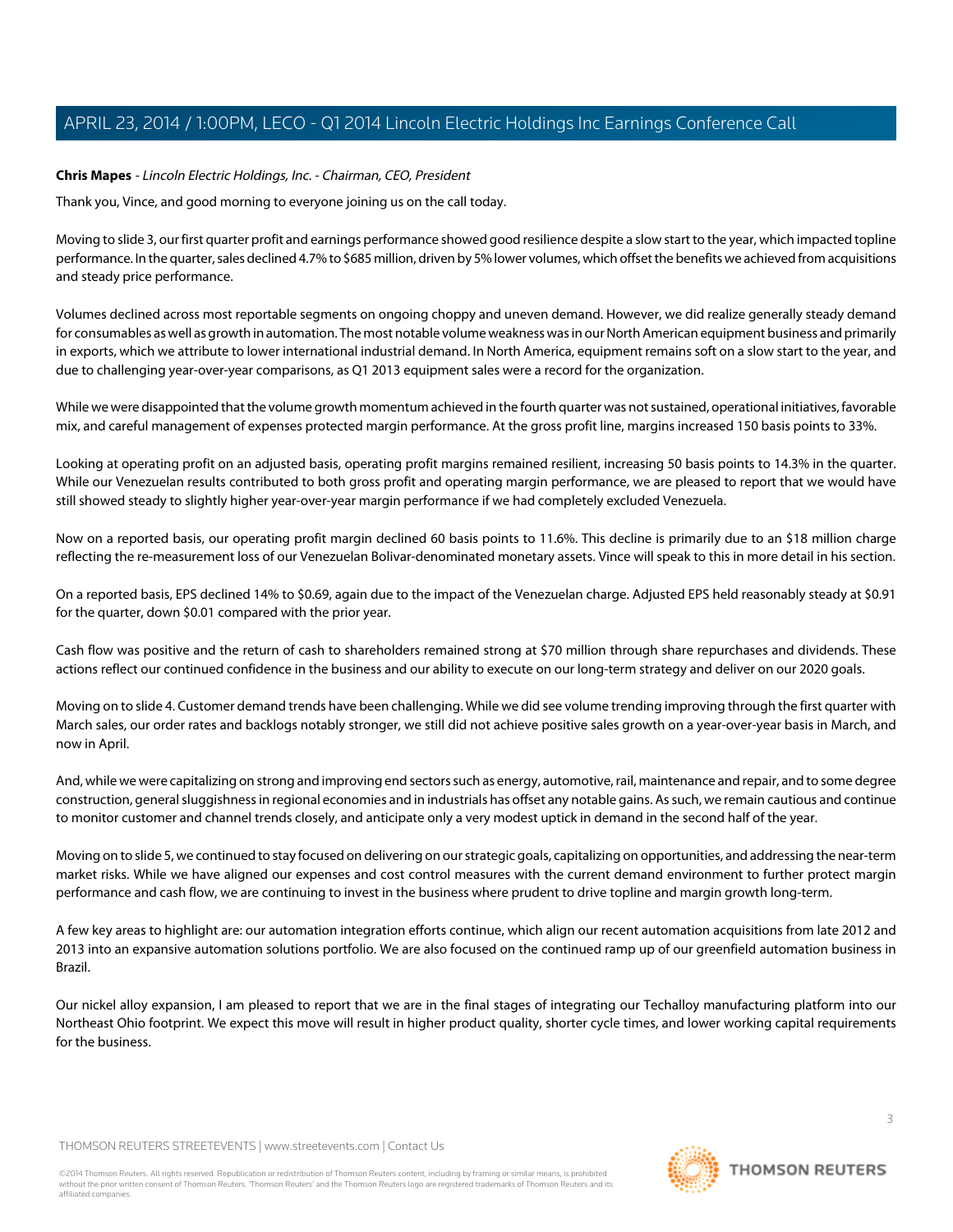Our Asia Pacific segment performance continues to be challenged from local market dynamics. Additionally, we are reorienting our strategy in China to focus on higher value-added solutions and customers seeking welding solutions and application expertise, which we expect will yield modest improvement in sales and margins in late 2014.

In North America, we continue to drive sales force efficiency with new CRM tools, hardware, and enhanced training. We expect these efforts will not only provide greatest greater service levels to our customers, but also to increase sales capacity to drive growth.

Lincoln Electric has a strong track record of operational efficiency, driven by the hundreds of lean programs initiated across our global platform each year. In addition to these programs, we are proud to be investing in a new printed circuit board platform in northeast Ohio, which will act as a global center of excellence for our inverter-based equipment offering. This effort has been underway for several months and we expect to launch our new facility in the third quarter.

We anticipate numerous benefits from this investment, which include enhanced quality, reduced cycle times, and an ability to protect and expand our technology globally. Additionally, we are leveraging our investment in SAP, which is starting to provide greater visibility through its data and management tools, with seven additional SAP rollouts slated for 2014. We are pleased with our investment and continue to anticipate benefits over the long term.

So as I pass the call to Vince to cover the quarter in more detail, I would like to reemphasize that, while volumes are soft due to a slow start of the year, we are seeing steady performance in consumables, growth in automation, and our margin, earnings, and cash flow performance remains resilient while we are continuing to invest in our business.

And, now, I will pass the call to Vince.

#### **Vincent Petrella** - Lincoln Electric Holdings, Inc. - SVP, CFO, Treasurer

Thank you, Chris. Now, walking through the income statement highlights on slide number 6, our consolidated sales were down 4.7% compared with the first quarter of 2013. Volumes decreased reported sales by 5% and pricing was up 40 basis points. Foreign-exchange had a negative 1.2% impact on sales, and acquisitions contributed an increase of 1.1%.

First quarter gross profit margins increased to 150 basis points to 33% compared with 31.5% in the comparable prior year period. We had LIFO charges in the quarter that totaled \$1 million and the prior year's first quarter had LIFO charges of \$1.6 million.

The improved gross margins were primarily driven by a better sales mix, operational improvements, and higher margin contributions from Venezuela. The SG&A line includes a \$17.7 million charge related to the re-measurement of the Venezuela operations financial statements at quarter end. Prior-year SG&A included an \$8.1 million charge from a devaluation of the Venezuelan currency.

Excluding the Venezuelan foreign exchange losses in both years, SG&A expenses were flat in 2014 compared to 2013. Excluding these charges, SG&A would have been 18.7% of sales, an 80 basis point increase over the prior year.

Operating income for the quarter declined 60 basis points. The prior year's quarter included rationalization charges of \$1.1 million, primarily related to actions and asset impairments in North America and Asia-Pacific. Adjusted operating income before rationalization charges and charges related to the Venezuelan foreign-exchange losses was \$98.1 million, or 14.3% of sales, a 50-basis-point improvement over the prior year.

The effective tax rate for the first quarter was 31.5% compared with 26.3% in the prior year's first quarter. The prior year's first quarter tax provision included discrete items related to the reinstatement of the US R&D tax credit and decreases in valuation allowances. Other factors driving this lower effective tax rate in 2013 were earnings in lower tax rate jurisdictions and utilization of foreign tax credit carryforwards.

Diluted earnings per share decreased 13.8% for the first quarter compared with the prior year. Excluding the previously referenced special items, adjusted diluted earnings per share decreased \$0.01 per share in 2014 compared with 2013.

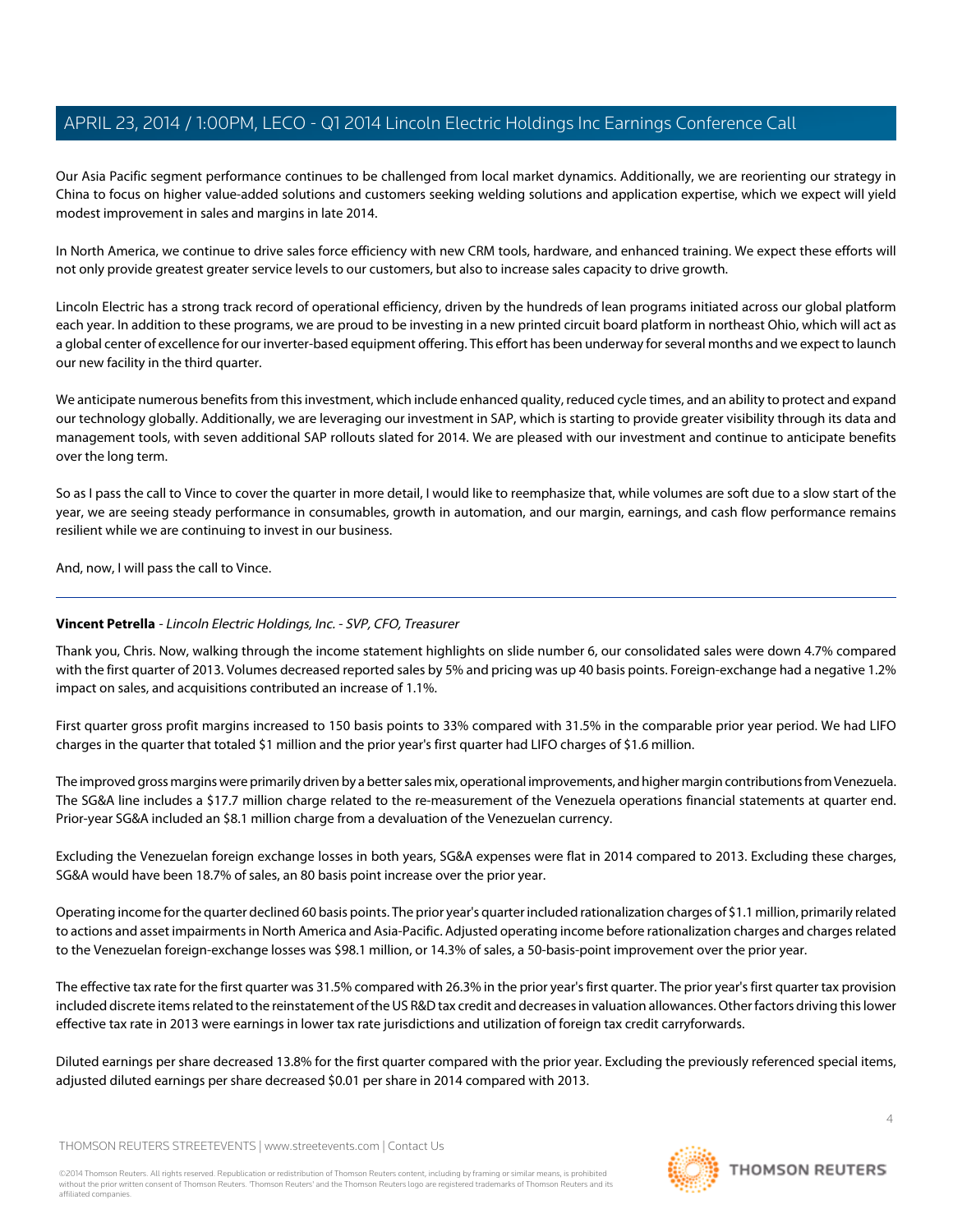The higher year-over-year effective tax rate reduced EPS by approximately \$0.05 per share, and share repurchases increased EPS by about \$0.03 per share.

On a reportable statement basis and excluding special items, North America Welding adjusted EBIT margins declined by 70 basis points in the first quarter on lower volumes. Lower equipment sales were related to our export and international markets, while domestic demand trends held relatively steady. Year-over-year volume performance improved in March, compared with January and February.

Europe Welding's adjusted EBIT margin declined 90 basis points in the quarter. The decline was attributable to a 5% reduction in year-over-year volumes and a 1.4% decline in pricing. We did experience better topline results in the UK and in parts of Eastern Europe, while we had weaker sales in the Netherlands, Russia, and in France.

The Asia-Pacific segment recorded an adjusted EBIT loss in 2014. Our sales in Asia-Pacific were down 7.7% due to volume, and pricing declined 50 basis points. The volume decreases were primarily caused by the continuing softness in industrial markets in China. And, in addition, Australian volumes declined as a result of lower mining activity, as well as general industrial sluggishness.

South America Welding adjusted EBIT margin increased to 26.7% compared with 14% in 2013 because of significant improvements in our Venezuelan operations and strong pricing actions. The price increases were primarily caused by the higher inflationary environment, particularly in Venezuela.

The South American segment also included a \$17.7 million charge related to foreign exchange losses and \$9.7 million in charges in 2013 related to the Venezuelan currency re-measurement and devaluation in the prior year.

On March 31, 2014, we moved our Venezuelan exchange rate from 6.3 bolivars to the dollar to the SICAD I rate of 10.7 bolivars. In addition to the \$17.7 million foreign-currency loss recorded in the first quarter, we expect additional charges of \$3.5 million in the second quarter as we liquidate inventory valued at historical exchange rates.

We also expect the use of the higher SICAD I rate to result in lower reported earnings from our Venezuelan operations in the future. The continuing uncertainty surrounding operational activity and currency exchange transactions will likely result in further volatility from our Venezuelan business.

The Harris Products Group first quarter EBIT margins declined by 40 basis points. Declining precious metal prices resulted in less margin contribution. Volumes increased slightly on improvements in retail programs and consumables demand.

During the quarter, we paid a dividend of \$18.6 million compared with no cash dividend in the prior year's first quarter. We paid the prior year's first quarter dividend in the fourth quarter of 2012 as an additional dividend payment amounting to \$16.5 million. This dividend would normally have been paid in January of 2013.

Our first quarter capital spending was relatively consistent with the prior year at \$14.5 million. Our 2014 capital spending plan is currently estimated to range from \$60 million to \$80 million, primarily focused on significant reinvestment projects in our North and South American businesses.

During the quarter, we spent \$51 million repurchasing about 710,000 shares and the quarter also included \$20 million of voluntary contributions to our US pension plan. We ended the quarter with no net debt and over \$205 million of cash on our balance sheet. We will continue to invest in the business for the long run and more aggressively return our cash to shareholders.

With that, I would like to open the call for questions. Danielle?

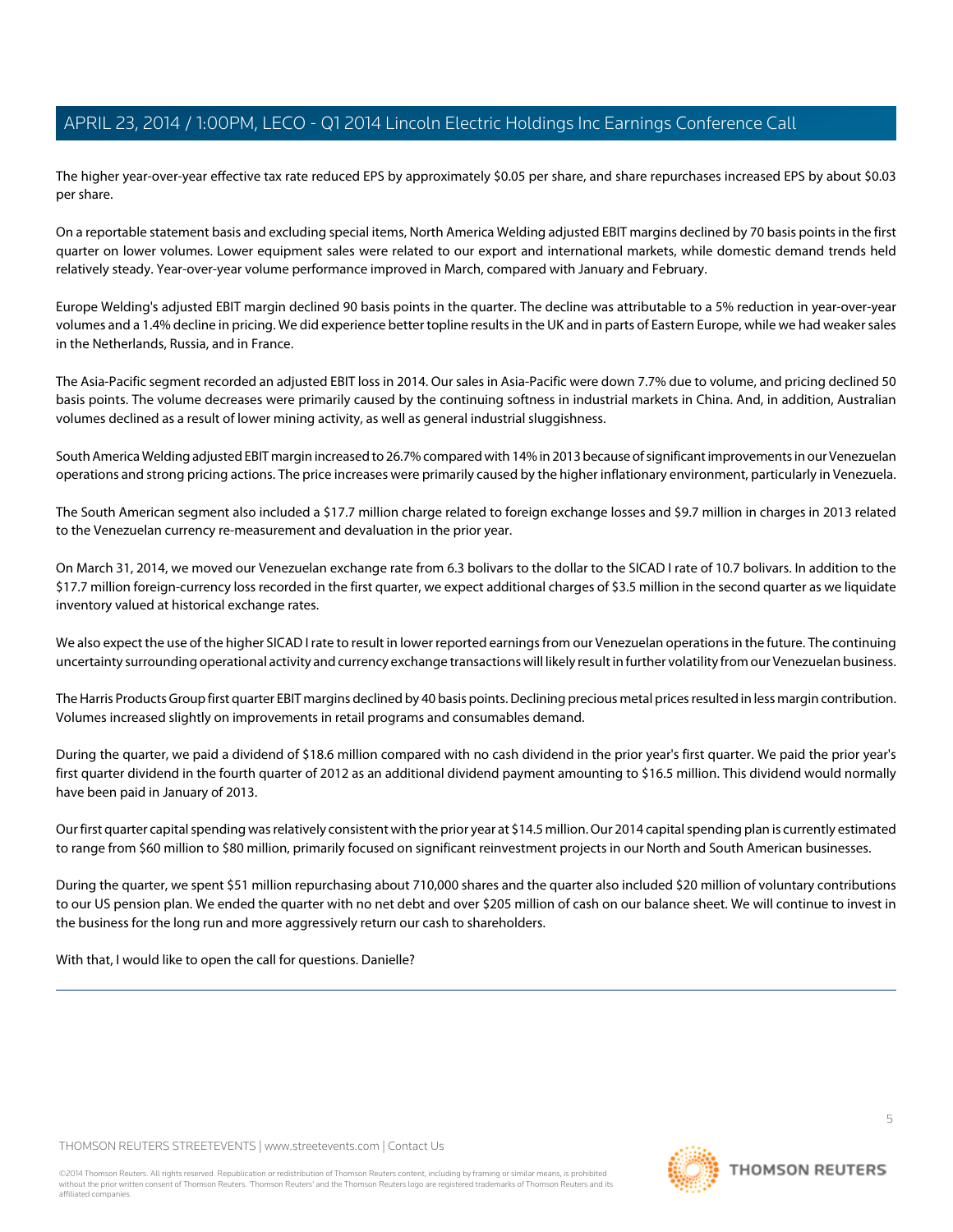### **QUESTIONS AND ANSWERS**

#### **Operator**

(Operator Instructions) Schon Williams, BB&T Capital Markets.

#### <span id="page-5-0"></span>**Schon Williams** - BB&T Capital Markets - Analyst

The topic of the day, South America, maybe we will start there. As we enter the year, it sounds like you guys -- you stopped sending product from North America into that region.

I am just wondering, was some of -- were you still working off inventories during Q1 from North America that may have helped the margins? I am trying to get a sense of when exactly should we start to see some of that margin compression. Is it happening as we enter Q2? Is it more of a second half of the year? I am just trying to get a sense of how the timing plays out through the year for the margin profiles in South America.

#### **Chris Mapes** - Lincoln Electric Holdings, Inc. - Chairman, CEO, President

Sean, I would tell you there is a confluence of factors that will drive our Venezuelan operations to lower margins in the future, including the second quarter. We will be translating those financial statements at 10.7 bolivars versus 6.3 bolivars, so that the translated bolivars and the US dollars will be considerably less affecting our earnings stream.

We are sourcing raw materials at a higher cost to limit our hard currency US dollar exposure to the country. There will be the \$3.5 million of charges rolling through COGS related to the inventory that is on-site.

And, lastly, the item that you mentioned, we are selling down the inventory of traded products there that have come into the country from the US, and that will also have an impact on our business in the future.

#### **Schon Williams** - BB&T Capital Markets - Analyst

Okay. And then, maybe just turning to the Harris division, I know that raw materials have been a bit of a headwind it there. It looks like it is going to continue at least into Q2.

Do you feel like -- I mean, it certainly led to some margin compression this quarter versus last year. Should we continue to see that -- I mean, until we start to see some of the raw materials bounce back up, do you think that margin compression is going to be kind of the norm over the next quarter or two?

#### **Vincent Petrella** - Lincoln Electric Holdings, Inc. - SVP, CFO, Treasurer

I think we have got an unfavorable comp versus the metal side, probably, that remains with the business in Q2. I will tell you I was happy to see that we actually had gross margin expansion within that business on a year-over-year basis.

So I actually think that we get the Q2 comp behind us, primarily relative to the cost associated with silver and the [adders] that are involved in that commercial transaction, and then we will start to have a clearer comparison on silver costs as we go through the back half of the year. But, again, our gross margin expansion year-over-year for the Harris business in Q1.

#### **Operator**

Mark Douglass, Longbow Research.

THOMSON REUTERS STREETEVENTS | [www.streetevents.com](http://www.streetevents.com) | [Contact Us](http://www010.streetevents.com/contact.asp)

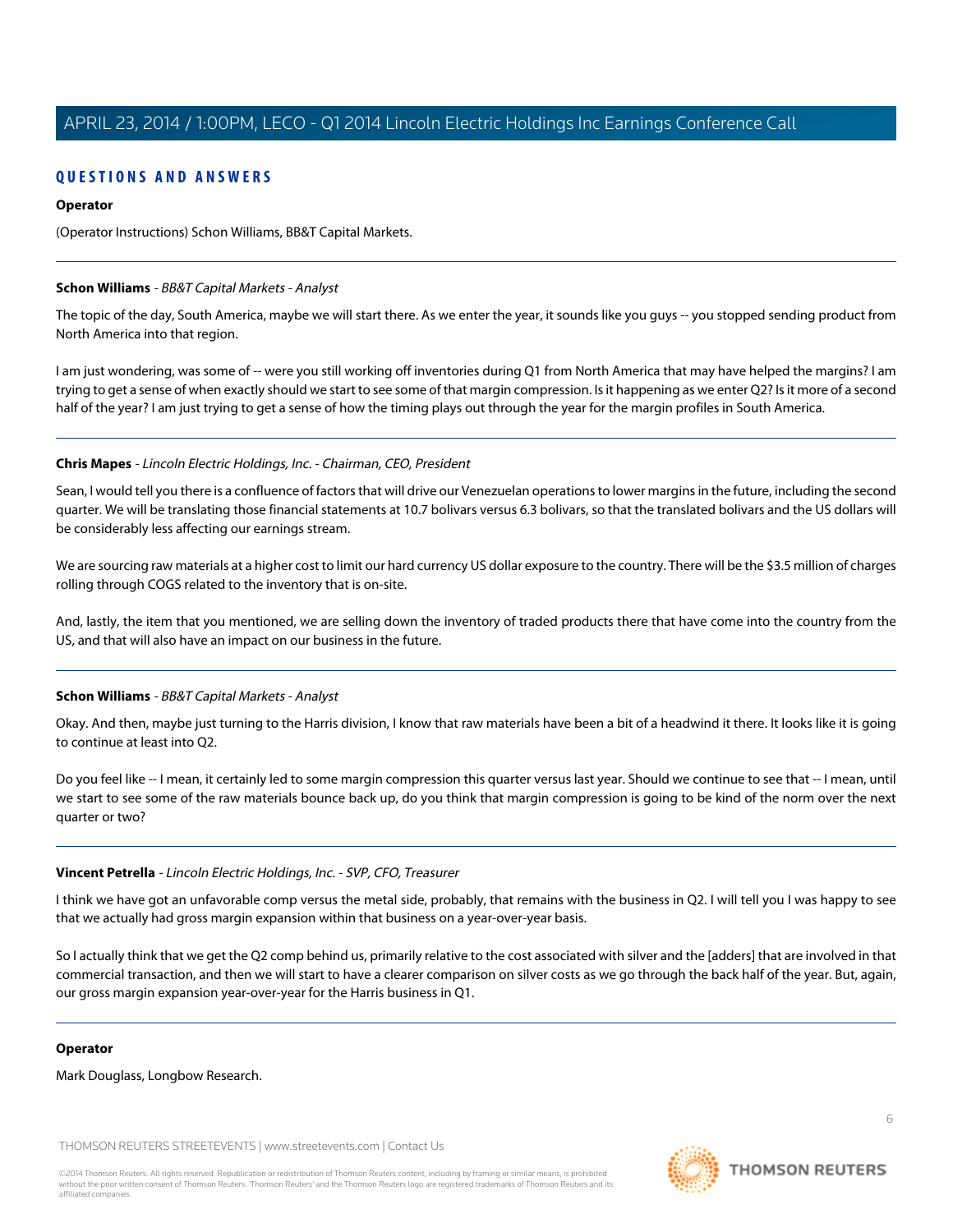#### <span id="page-6-0"></span>**Mark Douglass** - Longbow Research - Analyst

Vince, looking at the Venezuela of course, going forward and yet really strong pricing in the quarter, are you going to be able to keep that up? I think they had some cost controls and gross margin controls in the country and things like that. Is that also going to significantly impact your ability to generate the earnings in Venezuela?

#### **Vincent Petrella** - Lincoln Electric Holdings, Inc. - SVP, CFO, Treasurer

Well, we are going to continue to run the business in the same fashion, Mark, that we have historically in terms of pricing. There is a highly inflationary economy there, and as costs go up, we will endeavor to raise our top line. So we are very familiar with the margin control legislation that was passed recently in country, but we will continue to operate our business as we have heretofore and attempt to cover the highly inflationary increases with pricing increases.

#### **Mark Douglass** - Longbow Research - Analyst

Okay. And just to confirm, 1Q was still translated at the 6.3 bolivars?

#### **Vincent Petrella** - Lincoln Electric Holdings, Inc. - SVP, CFO, Treasurer

That is correct, Mark. We translated the whole of the first quarter at the official rate of 6.3 bolivars and on March 31, 2014, we translated the balance sheet at the new 10.7 bolivars rate. So as we move forward, the P&L and the balance sheet will be translated at whatever the SICAD I rate might be in the next month and quarter. And that could move around a little bit because it is an auction-based rate, but the 6.3 bolivars rate, correct, translated the income statement in the first quarter.

#### **Mark Douglass** - Longbow Research - Analyst

Okay. So then have you been able to actually get dollars at SICAD I? What would be the risk of going to SICAD II?

#### **Vincent Petrella** - Lincoln Electric Holdings, Inc. - SVP, CFO, Treasurer

Well, we have been able to get very few dollars using any foreign-currency exchange mechanism compared with historical activities. There was always a risk of a higher rate being used by Lincoln in the future. But, at the present time, we believe the most appropriate rate to translate our financial statements and our net monetary asset position is the SICAD I rate.

#### <span id="page-6-1"></span>**Operator**

Kathryn Thompson, Thompson Research Group.

#### **Kathryn Thompson** - Thompson Research Group - Analyst

If we could just step back and just look broadly, more -- demand for the year and really going even to the following year. But in light of first quarter results, do you think that the low single-digit percentage growth in sales this year is feasible? This is a bogey that you discussed in the last quarter call. And, if yes, could you just please clarify what gives you confidence on this?

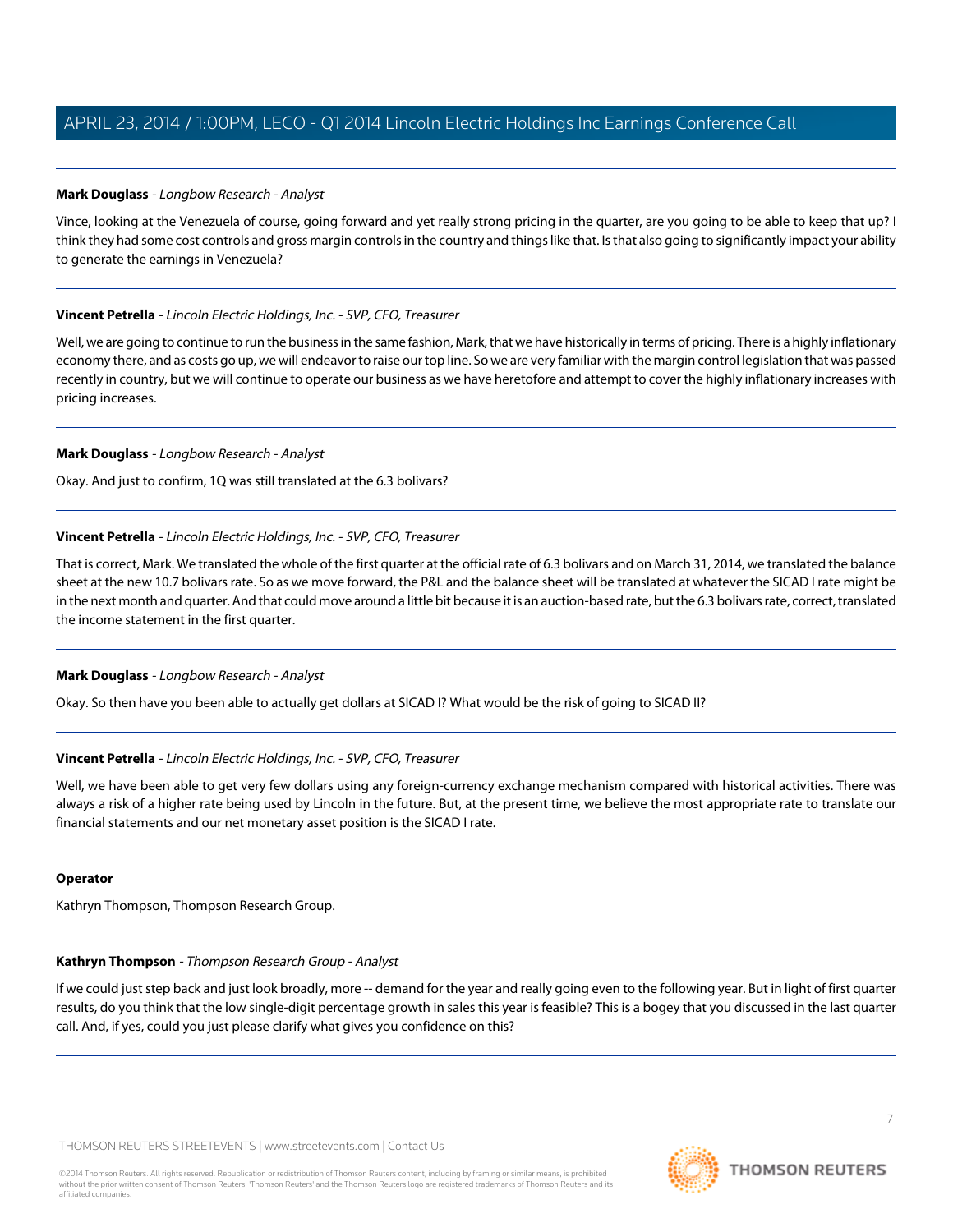#### **Chris Mapes** - Lincoln Electric Holdings, Inc. - Chairman, CEO, President

Well, I will tell you, it is going to be a challenge for us to achieve that low single-digit overall growth rate for the full year for 2014 with the start we had Q1. We were coming off of a nice acceleration in Q4 to our business. Certainly the shallowness of the market here in North America, especially in January and early February, created some real challenges for us. But as we said in our prepared remarks, that we are very confident with the business.

We have got some new product that we are bringing into the marketplace that we think can provide us some opportunities on the top line. I see favorable movements. As much as our European business stepped back a little bit in Q1, we just completed a review of that business and I like the longer-term trend for Europe, certainly on a comparative basis year-over-year.

And we are expecting to be able to drive topline growth into the business in Q3 and Q4. Whether that topline growth will be enough for us to offset the shallowness that has occurred in the business in Q1 will be a challenge for the business.

#### **Kathryn Thompson** - Thompson Research Group - Analyst

Okay. So then, you noticed in the -- noted in the sector strength focused on maintenance and repair improvement, and this is a trend that we are also seeing reflected in our survey work, and more meaningful improvement in the most recent quarter of our survey. Are you seeing greater relative improvement as the quarter progressed? Just excluding, maybe, the first half that was really more weather-related, but actually moved into second half? And particularly as you look at order rates and just some visibility, what are you seeing in terms of maintenance and repair trends that may be different today than, say, a year ago?

#### **Chris Mapes** - Lincoln Electric Holdings, Inc. - Chairman, CEO, President

Kathryn, I think that I'd say two things. I would say that we did identify as maintenance and repair as one of those areas where we are continuing to see some improvements on the year-over-year comp. -- comps. I also would tell you that we would see that within the broader improvements in the business point we look at the business just from maybe the last 5 to 6 weeks where we saw a continuing improving trend in March, as well as maintaining that improvement the first couple of weeks here we have had in April.

So the maintenance and repair side for us, I will tell you, we have got some new technologies into that market that are also providing us some unique opportunities. But we have seen that as an improving segment of the business, improving year-over-year and certainly improving from -throughout the quarter from early January as we enter into looking at our business today.

#### <span id="page-7-0"></span>**Operator**

Rob Wertheimer, Vertical Research Partners.

#### **Rob Wertheimer** - Vertical Research Partners - Analyst

Just wanted to follow up on the sort of bigger picture look at it. You didn't call out weather and I imagine you don't want to get too much into the excuses or whatever, but I'm just curious of whether you do see weather as being impact, whether you could see it in consumables or the type of equipment going into especially in North America, and whether there is not a bounce coming after that.

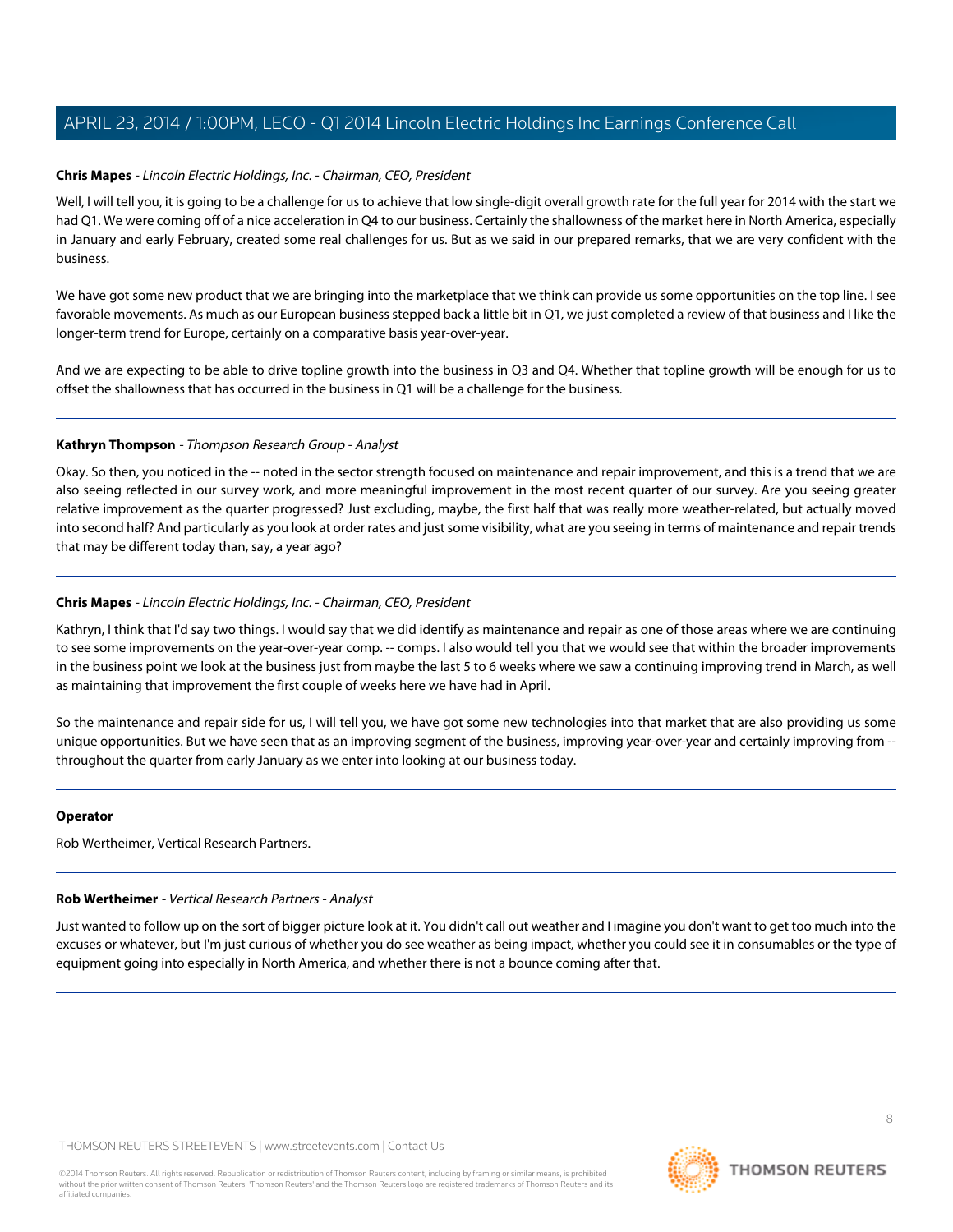#### **Chris Mapes** - Lincoln Electric Holdings, Inc. - Chairman, CEO, President

You know what, I assured myself I wasn't going to say that word all day on the call. So the market certainly started out much shallower for us in January and early February, especially in our North American business that we had expected. Probably even more surprising because of the acceleration that we achieved in Q4 moving into the business.

But some of that shallowness also was from some of our export business that would not have been impacted by some of those market dynamics here in North America that may have impacted some of the industrials, so a little shallower in our global equipment business than what we expected.

As I said, though, much more aligned with our performance the last 4 to 6 weeks within the business globally, certainly looking more like our prior year trends, but not driving the type of single-digit growth that we were hoping for the business in 2014.

#### **Rob Wertheimer** - Vertical Research Partners - Analyst

Okay. That was helpful. Thank you. And just your general thoughts again on China; there is a lot of mixed indicators over there. I'm just curious where you think business is headed. Thanks.

#### **Chris Mapes** - Lincoln Electric Holdings, Inc. - Chairman, CEO, President

Well, I think there are a lot of mixed indicators relative to the overall market in China, that there are a host of dynamics going on within that particular marketplace. More important is, really, the strategy that we are trying to drive at Lincoln Electric, which is impacting our performance within the business.

So we have been pivoting that business for the last few quarters, trying to drive that business towards higher value-added solution selling and application selling within that market, migrating away from some of the markets which maybe are not as -- not valuing solutions and welding application technologies to where we want to drive that business longer-term. So right now, Lincoln is really experiencing a challenged overall market in China relative to especially heavily industry and a few of the other segments.

But, also, during this dynamic, we are really repositioning that business. Certainly believe that we will continue to experience that in Q2 and hoping to begin to see some improvements as we move towards the back half of this year.

#### <span id="page-8-0"></span>**Operator**

Walt Liptak, Global Hunter.

#### **Walt Liptak** - Global Hunter Securities, LLC - Analyst

Vince, I wanted to ask just one last quick one on Venezuela. Given the moving parts for next quarter, do you expect to remain profitable in South America?

**Vincent Petrella** - Lincoln Electric Holdings, Inc. - SVP, CFO, Treasurer

Certainly, yes. We expect to remain profitable in South America.

#### **Walt Liptak** - Global Hunter Securities, LLC - Analyst

Okay. So it is just a degradation to the margins.

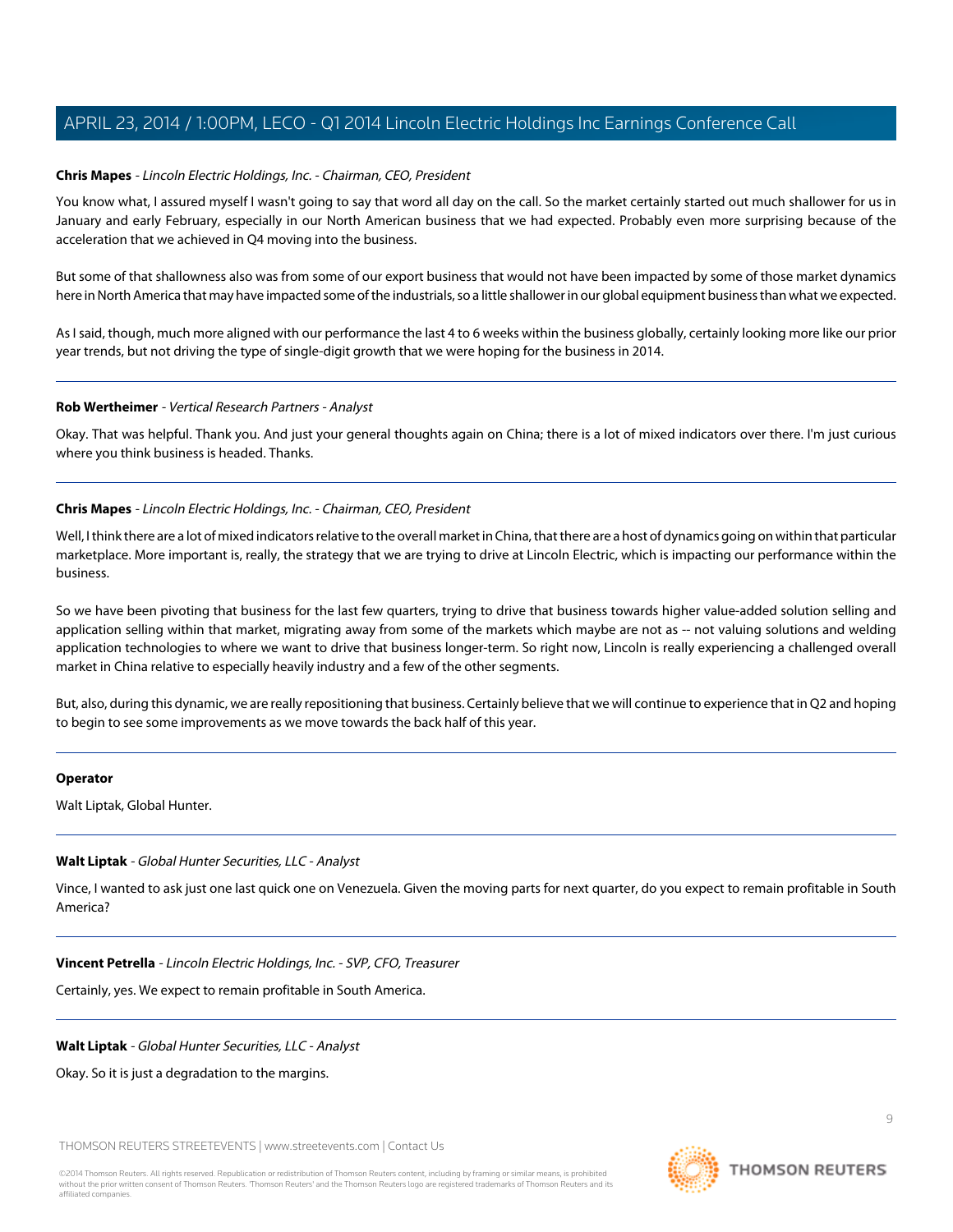#### **Vincent Petrella** - Lincoln Electric Holdings, Inc. - SVP, CFO, Treasurer

Yes. It will likely be degradation to the margin.

#### **Walt Liptak** - Global Hunter Securities, LLC - Analyst

Okay. Got it. So yes -- and then the North American trends, the tone that I think you guys were reflecting at the end of 2013 was that we were coming out of kind of a slow period and then we had the weather impacts. And I think the expectation was about that we were going to start to get better growth.

So you didn't talk about distributors at all or construction spending or anything like that. Is there anything that you can read through from talking to your customers about, maybe, enthusiasm about the second quarter coming back a little bit?

#### **Vincent Petrella** - Lincoln Electric Holdings, Inc. - SVP, CFO, Treasurer

I would emphasize, Walt, that we did start the year slowly in January and February. The -- March did pick up and our year-over-year comps narrowed significantly. We did have a record equipment sales quarter in the prior year's first quarter, so we had difficult comparisons.

And then, finally, I would add that our domestic business is relatively stable -- flat on a year-over-year basis. Our biggest declines out of North America really came in exports. Our exports declined significantly to China, to Russia, the Middle East, but the bulk of our volume decline in the North American business is really international markets.

#### **Walt Liptak** - Global Hunter Securities, LLC - Analyst

Okay. Yes. It helps to explain it. Can you help us size that export market for you now?

#### **Vincent Petrella** - Lincoln Electric Holdings, Inc. - SVP, CFO, Treasurer

Yes. Our exports were about \$45 million in the quarter compared to \$69 million in the prior year's first quarter.

#### <span id="page-9-0"></span>**Operator**

Joe Mondillo, Sidoti & Company.

#### **Joe Mondillo** - Sidoti & Company - Analyst

My first question, just sort of an overall question. The tone compared to the fourth quarter call seems a little more cautious, which, I guess, is understandable given four of the five segments didn't do so well for the first quarter. However, consumables are two-thirds of the business and they seem to be growing quite well.

First off, what is your interpretation of that? And then secondly, just given the very tough first quarter, especially in North America, with the consumables growing, shouldn't we -- it shouldn't be very likely that we see a pretty good pickup throughout the year.

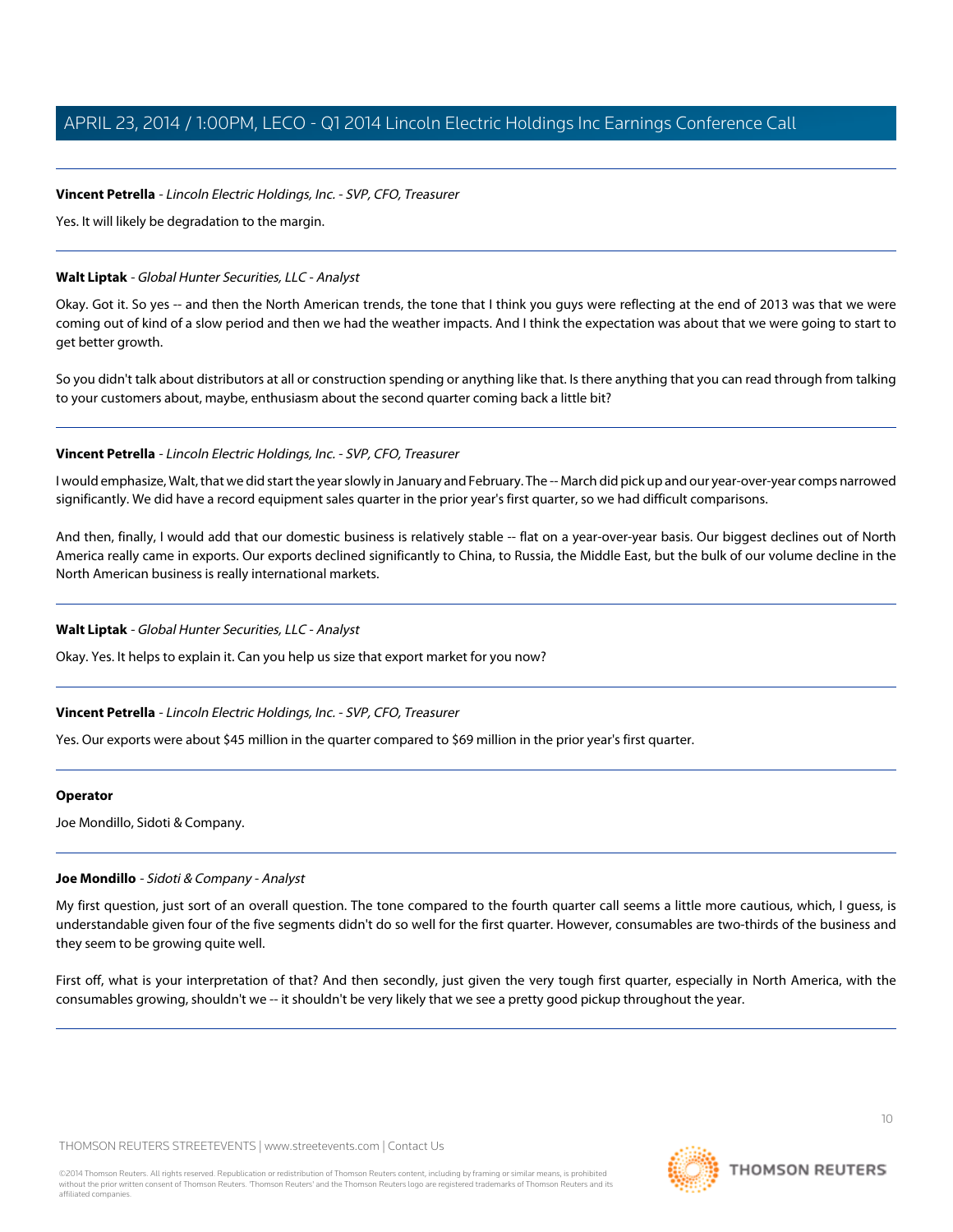#### **Chris Mapes** - Lincoln Electric Holdings, Inc. - Chairman, CEO, President

Well, I would start, Joe, by saying that it is true that our consumables portfolio is doing a much better than the equipment machines portfolio, save automation. Our automation business is doing well, including the acquisitions.

I will remind you that we did have, we believe, a fairly important pull forward on the equipment side of our business related to engine drive -- the engine drive category because of some new EPA standards that were coming into effect. We haven't seen a rebound in that category and some of our other equipment categories are down compared to the prior year.

Consumables is a good -- strength in consumables is a good indicator that there is industrial activity that is occurring. And the CapEx spend is maybe a separate decision-making process amongst companies in order to replace or add capacity. But, it is not a bad time, certainly, that our consumables are showing resilience in this kind of a market.

#### **Joe Mondillo** - Sidoti & Company - Analyst

Okay. And then, my follow-up question, related to the greenfield operation in Brazil, I was wondering if you are now able to, or could you quantify for us -- or at least give us a better idea of what kind of savings we are looking at regarding once this project -- or once the operation is completed?

#### **Chris Mapes** - Lincoln Electric Holdings, Inc. - Chairman, CEO, President

Sure. I will just give you an update on the project. When I think about the project for our automation business in Brazil, I really don't think of it from a savings perspective as much as a growth perspective. So that business will be -- it is situated outside Sao Paolo.

It is operating. It is meeting with customers. It is taking orders, obviously. The automation business has a very heavy concentration of engineering talent and technical talent needed to do the application work. But that facility is really there to drive that particular market for us as we support our global OEMs that are in Brazil with their automation needs.

So that will continue to ramp up throughout the year. We love the investment. We love it as part of our global automation portfolio. But, certainly, it is not performing at the level that our other automation businesses are at this point. It will continue to build over the next 4 to 8 quarters as we ramp up that business.

#### **Joe Mondillo** - Sidoti & Company - Analyst

But, once you get that online, there is some initial cost savings just related to the fact that you are not going to be able -- have to export down to that region, correct?

#### **Vincent Petrella** - Lincoln Electric Holdings, Inc. - SVP, CFO, Treasurer

I wouldn't say that -- the strategy behind that greenfield, Joe, in Brazil is not so much a cost savings initiative as a growth platform. It wasn't a tremendous amount of business that could be procured and secured from outside of that country. So it is really a growth strategy and not necessarily an arbitrage on cost.

#### **Joe Mondillo** - Sidoti & Company - Analyst

Okay. All right. Thanks.

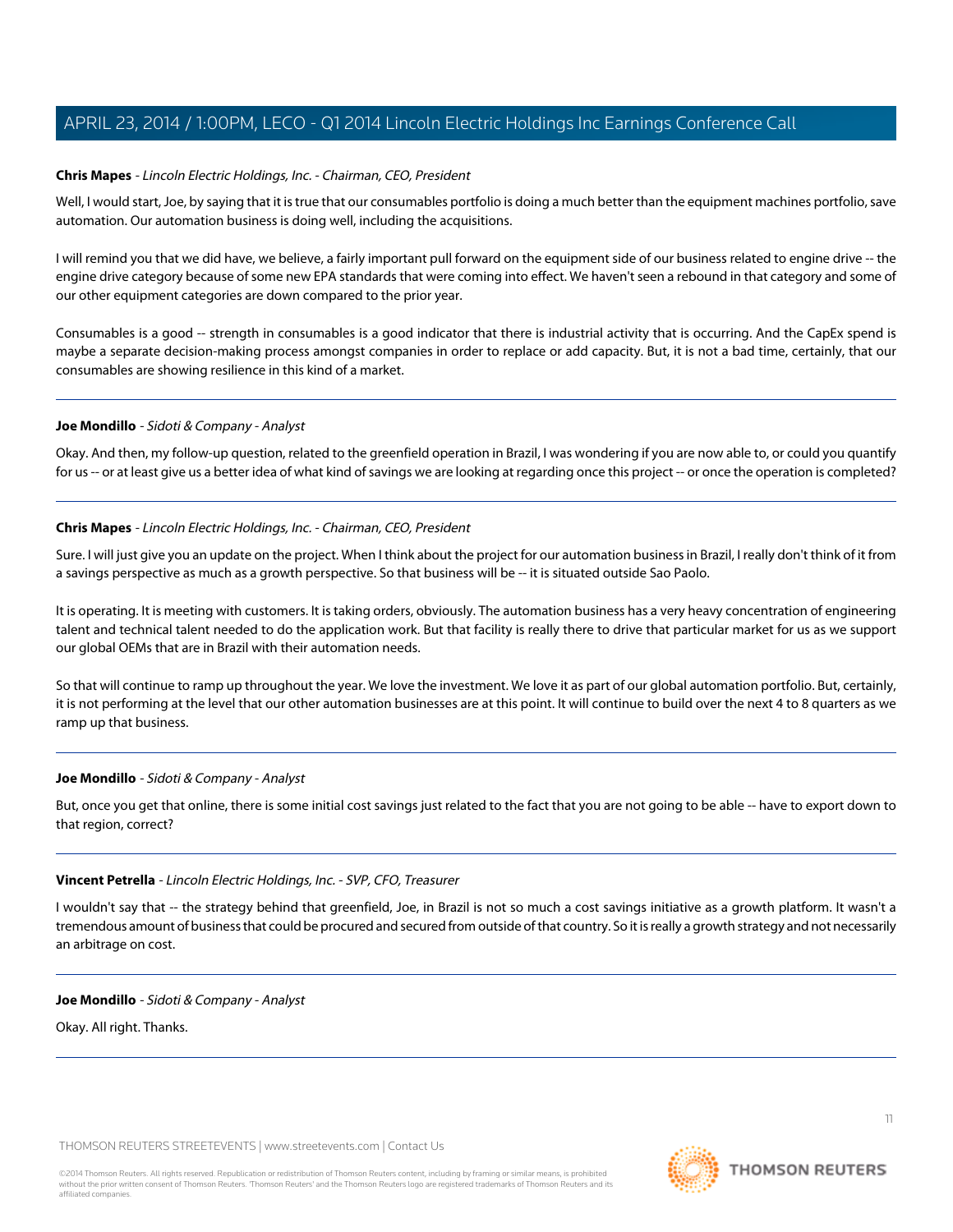#### **Chris Mapes** - Lincoln Electric Holdings, Inc. - Chairman, CEO, President

The opportunity that I see is that, quite frankly, we were selling some product down in that market, but those projects and that floor space now will be utilized to expand the businesses here. So again, to Vince's point, this is really a growth strategy around that expansion.

#### **Operator**

<span id="page-11-0"></span>Liam Burke, Janney Capital Markets.

#### **Liam Burke** - Janney Montgomery Scott - Analyst

Chris, could you give us a sense how the quarter progressed in Europe? You showed promise in the fourth quarter and then, obviously, there was a slow start there. But are you seeing any kind of measurable trends as you progress through the first quarter?

#### **Chris Mapes** - Lincoln Electric Holdings, Inc. - Chairman, CEO, President

I would tell you that we just finished an operating review with our European team and we are thinking that, quite frankly, we are seeing slightly more favorable trends relative to Europe. Although I believe we have stated, and I still firmly believe, that Europe is going to be on a longer slow growth profile.

We are not expecting the European business and the markets within Europe to necessarily have mid to high single digit growth. We are expecting that maybe we can drive that business to low single-digit growth, but get on a better path.

Now, certainly, some of the challenges economically there from some of the issues with Russia and in that region, we have yet to understand exactly how that may or may not impact some of the economies that are relational to where those activities are. But we believe that our European businesses -- is on the right path. I am expecting low single-digit growth.

We had some real strong activity from some of our alloys portfolio, our Metrode business activities from our [nester] business where we launched several new products at the European [SM] show in the late third quarter, early fourth quarter of 2013.

So we are bringing those products to the market on the equipment side. And, again, I think it is -- I think that we are going to continue to see a long-term improvement in our European business.

#### **Liam Burke** - Janney Montgomery Scott - Analyst

Okay. And you have spoken a lot about new product introduction for predominantly either technology or innovation of existing products. Are you seeing any competitive responses here or do you think that you are beginning to show a market differentiation strategy here?

#### **Chris Mapes** - Lincoln Electric Holdings, Inc. - Chairman, CEO, President

Well, I think Lincoln's been able to show a market differentiation strategy around solutions for a long period of time, and we are just continuing to expand upon that process. So we love some of the new laser hybrid technologies that we are bringing to the marketplace. As I mentioned, we are bringing out a new equipment portfolio for a good piece of the market in Europe, expansion of our alloys technologies. So I really view that as just part of the way we are continuing to drive the business.

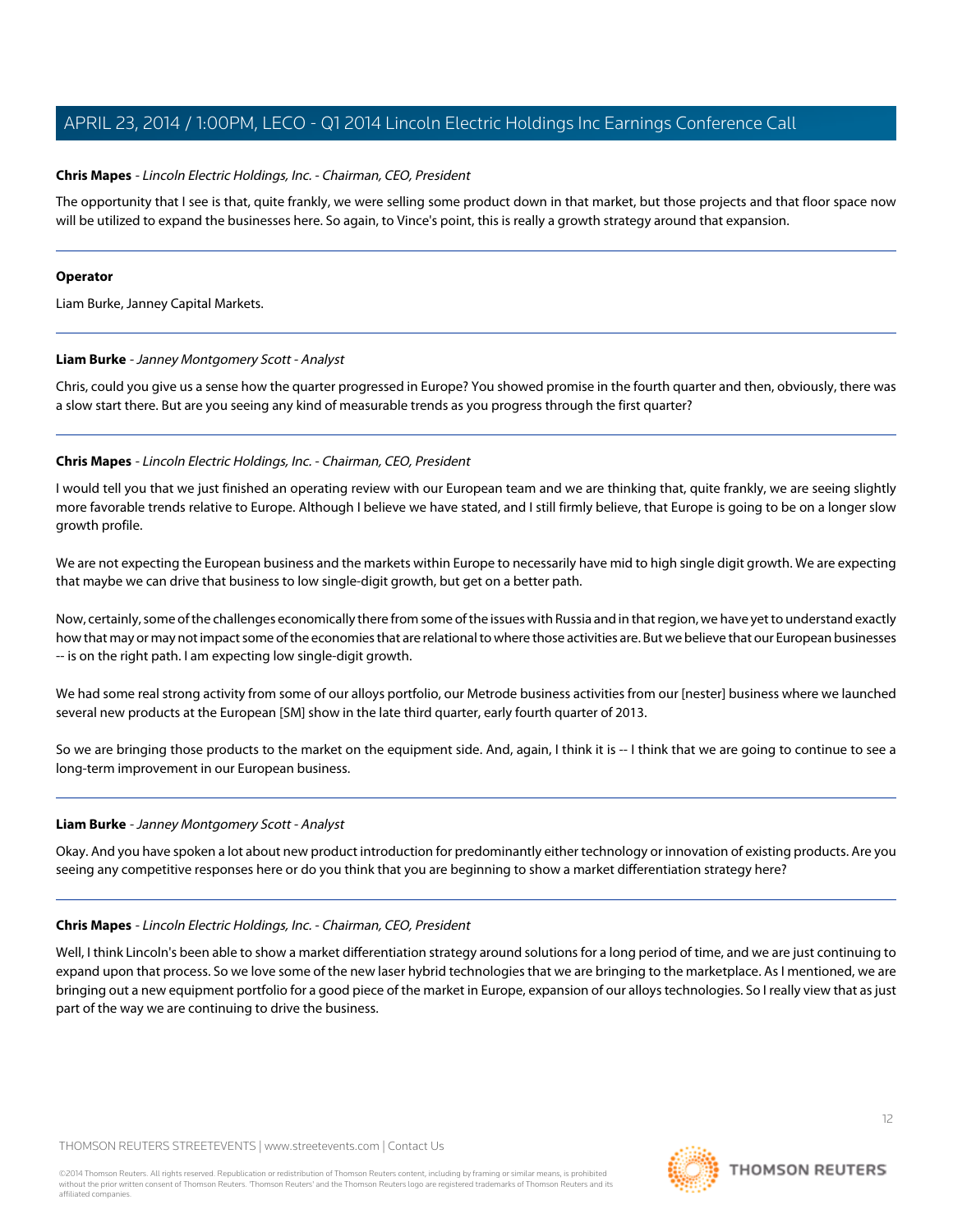Now, there are certainly other global competitors who also bring technologies to the marketplace. But we certainly believe our ability to work with our customers, develop welding and cutting solutions, place us in a leadership role from a technology perspective, and believe that our technology does create a competitive advantage for our business.

#### **Operator**

<span id="page-12-0"></span>Stanley Elliott, Stifel Nicolas.

#### **Stanley Elliott** - Stifel Nicolaus - Analyst

Quick question. Could you guys update us on the net asset exposure and the cash exposure at the re-measured rates? And then maybe talk broadly about concern levels that you guys have about that operation being kind of self-sustaining now that we have gone to the new exchange rates.

#### **Vincent Petrella** - Lincoln Electric Holdings, Inc. - SVP, CFO, Treasurer

Well, the net monetary asset exposure at March 31, is approximately \$25 million, and the bulk of that is in cash.

#### **Stanley Elliott** - Stifel Nicolaus - Analyst

All right. And what about concerns as far as having that being able to operate on kind of a self-sustaining type level?

#### **Vincent Petrella** - Lincoln Electric Holdings, Inc. - SVP, CFO, Treasurer

We are not concerned about that. The operations remain highly profitable, even with any narrowing of margin contribution moving forward. We fully expect to continue to generate ample cash flows out of that business to fund the working capital and operations going forward.

If we needed to acquire a local denominated debt, we would pursue that. So we don't really have a high level of concern that the operation from a financial balance sheet strength perspective cannot continue to operate into the foreseeable future.

#### **Stanley Elliott** - Stifel Nicolaus - Analyst

Great. And switching gears, talking about the automation, is that -- should we still think about that business is kind of being less than 10% of the overall, growing double-digits organically? And then maybe kind of highlight us or update us on kind of what the margin profile of some of those projects are now.

#### **Vincent Petrella** - Lincoln Electric Holdings, Inc. - SVP, CFO, Treasurer

Well, the product line that we refer to as automation continues to be less than 10% of our overall global consolidated sales. We have talked in the past about the margin profile beginning to exceed our consolidated margin of the Lincoln Holdings organization.

And we have not changed our view that automation will not be a faster growing space within the portfolio of offerings that Lincoln Electric has presently to the market. So we continue to believe it is a double-digit type of growth opportunity for Lincoln.

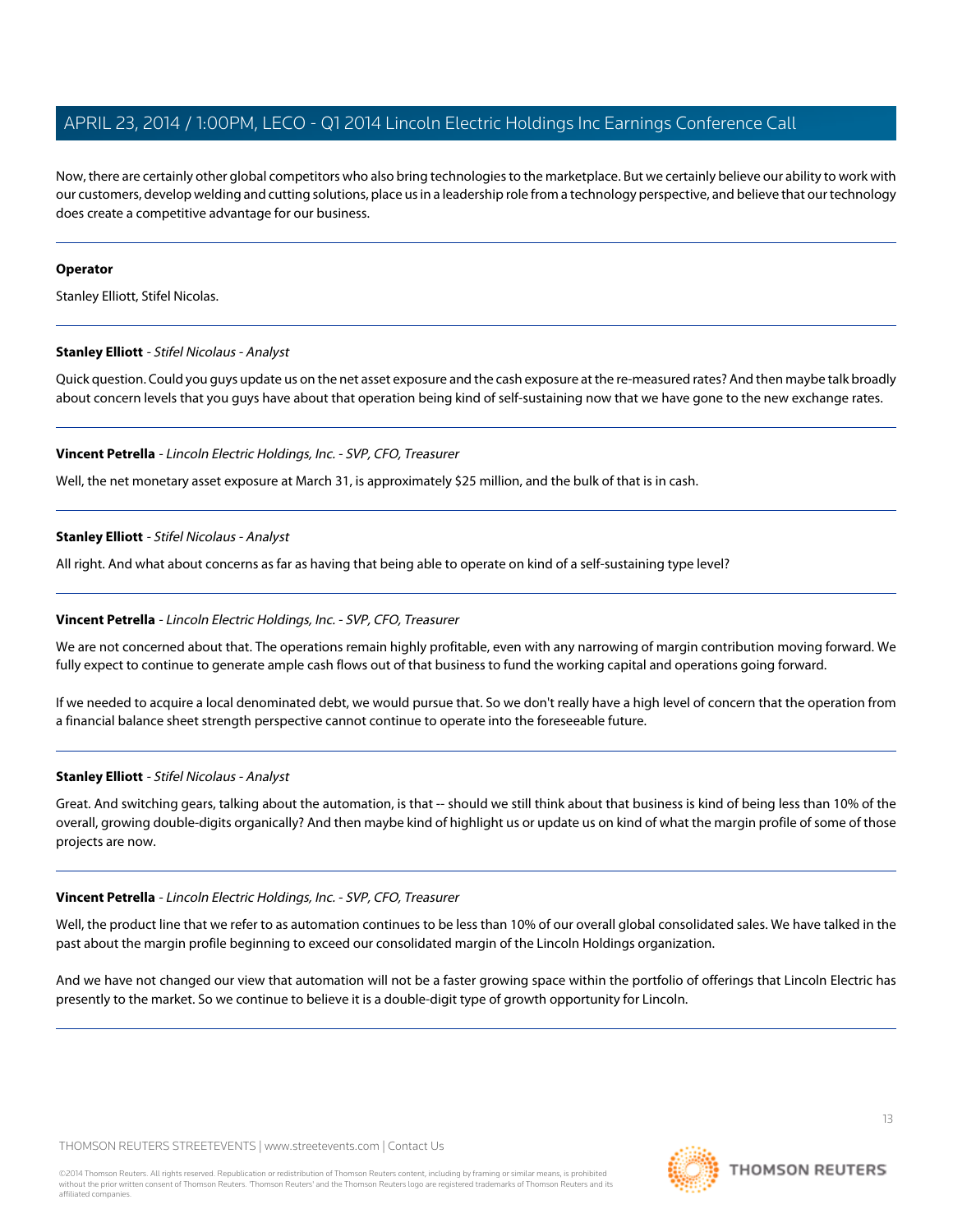#### **Operator**

Steve Barger, KeyBanc Capital Markets.

#### <span id="page-13-0"></span>**Steve Barger** - KeyBanc Capital Markets - Analyst

Just to follow up on that, the automation question, I hear you saying it is doing better than the traditional welding machines. My question is whether you need to do any more product-centric acquisitions to round out the portfolio or are you more focused on pushing into new geographies now?

#### **Chris Mapes** - Lincoln Electric Holdings, Inc. - Chairman, CEO, President

You know, Steve, I would tell you that I think the first focus is probably more geographic. I mean, we have got the greenfield that we have engaged in Latin America and Brazil.

Obviously, a Q4 we announced the Robolution transaction in Europe, although that is a very small start to the footprint there in Germany. So we continue to think that probably the first dynamic that we would be looking at is continued geographic growth.

But, as you saw with Burlington Automation in the fourth quarter where we saw a product that we thought could be very useful tool for the marketplace for 3-D robotic plasma cutting, fits very well within the automation space for people that are building that tool into their factories. There are times where, quite frankly, there are product portfolios that can actually be very additive. And when we see those and can execute on those, we will continue to be aggressive in adding to the automation portfolio.

#### **Steve Barger** - KeyBanc Capital Markets - Analyst

Got you. And, Chris, in your prepared remarks you talked about new CRM tools and training which should allow for greater sales capacity. Were you really constrained on sales capacity in the past? Or how should we think about how that manifests in terms of driving sales? And what does it mean from a timing standpoint as you roll that out?

#### **Chris Mapes** - Lincoln Electric Holdings, Inc. - Chairman, CEO, President

Yes, I wouldn't say that we were constrained. I think it is like any business that continues to try to drive themselves forward with technology and ensuring that we are servicing customers in the best manner. It is just an opportunity for us to make improvements in our processes and tools. And we have implemented those in our North American business as well as utilizing them in a couple of other places around the world like Australia.

But I see it as an enhancement. It is a way for us to continue to allow our people to be productive as well as ensuring that when they are at that point of impact with the customer, they can provide our solutions base to them more effectively. So I didn't see it as a hindrance, but I certainly see it as an enhancement as we install it and move forward.

#### **Operator**

Schon Williams, BB&T Capital Markets.

#### **Schon Williams** - BB&T Capital Markets - Analyst

Vince, you did a good job of holding SG&A flat on a year-over-year basis after adjusting for Venezuela. Just with some of these new product rollouts, or the CRM rollout, maybe the new startup facility in northeast Ohio, I am just wondering, should I expect you guys are still going to be able to keep SG&A flat on a year-over-year basis? Or will some of these new projects start to dial that up?

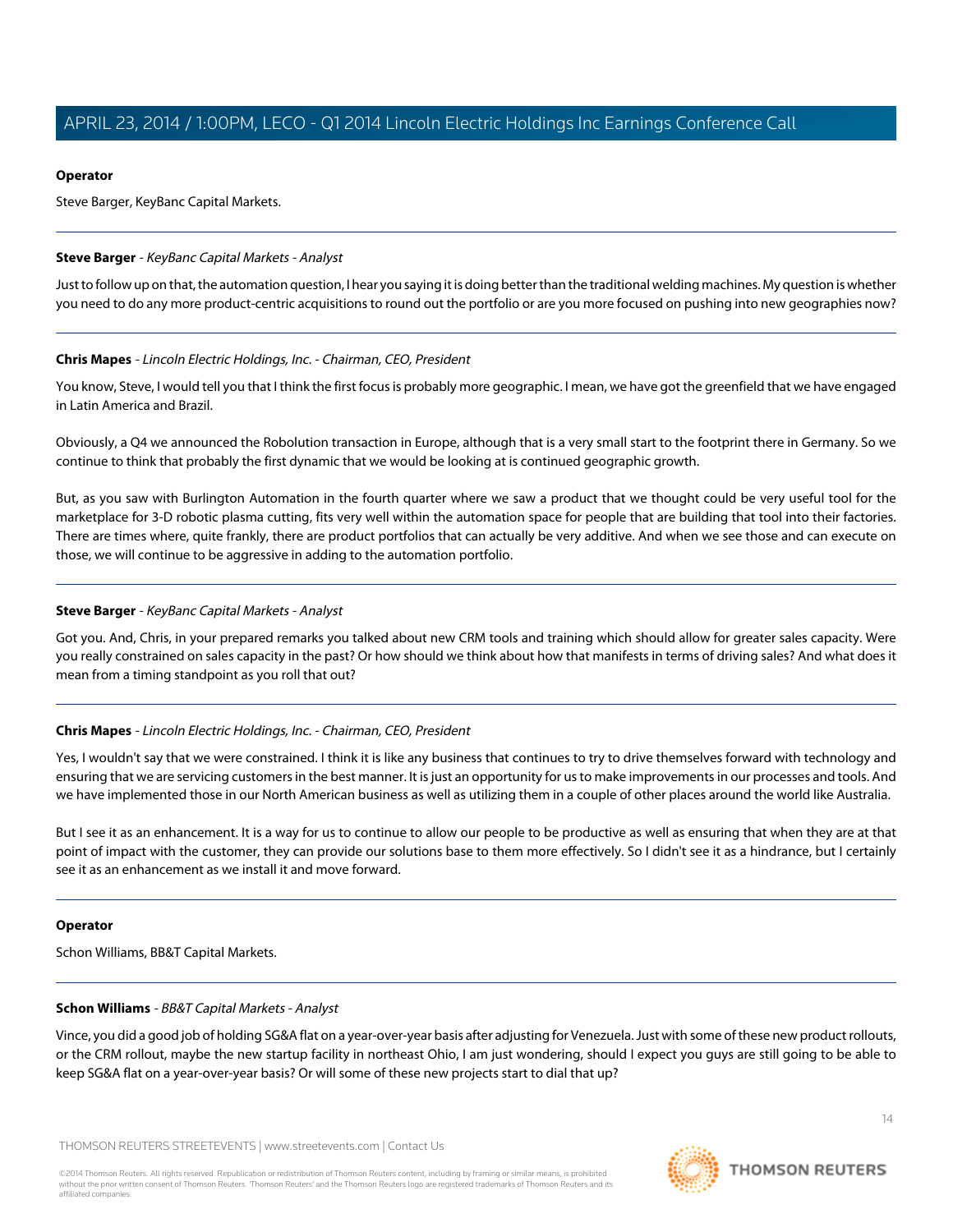#### **Vincent Petrella** - Lincoln Electric Holdings, Inc. - SVP, CFO, Treasurer

Our expectation is that SG&A will not ramp up significantly from where we are today.

#### **Schon Williams** - BB&T Capital Markets - Analyst

Okay. That's helpful. And then just one follow-up on pricing. You have got your annual increase in North America rolling out here in April. I am just wondering, should we expect the normal range of 300 to 400 basis points of pricing in North America? Or given the demand environment, should we expect it to be a little bit more conservative than that?

#### **Vincent Petrella** - Lincoln Electric Holdings, Inc. - SVP, CFO, Treasurer

Our expectation is that pricing will improve in the second quarter. I think 300 to 400 basis points was on the high side. I would say it is going to be a fair amount less than that.

#### **Schon Williams** - BB&T Capital Markets - Analyst

Okay.

#### **Vincent Petrella** - Lincoln Electric Holdings, Inc. - SVP, CFO, Treasurer

But an improvement on a year-over-year basis. As compared with the first quarter, I would expect some better pricing in the second quarter year-over-year.

#### **Operator**

(Operator Instructions) Walt Liptak, Global Hunter.

#### **Walt Liptak** - Global Hunter Securities, LLC - Analyst

My question is on the Asia-Pacific region. The adjusted EBIT loss there was pretty modest given the drop in revenue. And in your prepared comments, you sort of alluded to some of the things you are doing. I wonder if you could provide some more color on making Asia more profitable.

#### **Chris Mapes** - Lincoln Electric Holdings, Inc. - Chairman, CEO, President

Well, I would say a couple things. One is we are not happy with our performance and Asia-Pacific. We have got a lot of resources that we are driving into that region to see if we can make some improvements. But there are a host of businesses within that portfolio.

So we have some areas -- Southeast Asia, Japan, that actually are doing well. We have challenges in our Australian business, primarily driven from some of the compression within the mining sector. We have some bright spots in the region with LNG.

But, really, the important market for us there is our China business. And that is where in my prepared remarks we talked about really repositioning that business towards more higher-value-added applications. And we realized that that is a challenge that we are not going to be able to execute on quickly, but certainly are expecting that we are going to show improvements in that portion of our business as we move into the back half of the year.

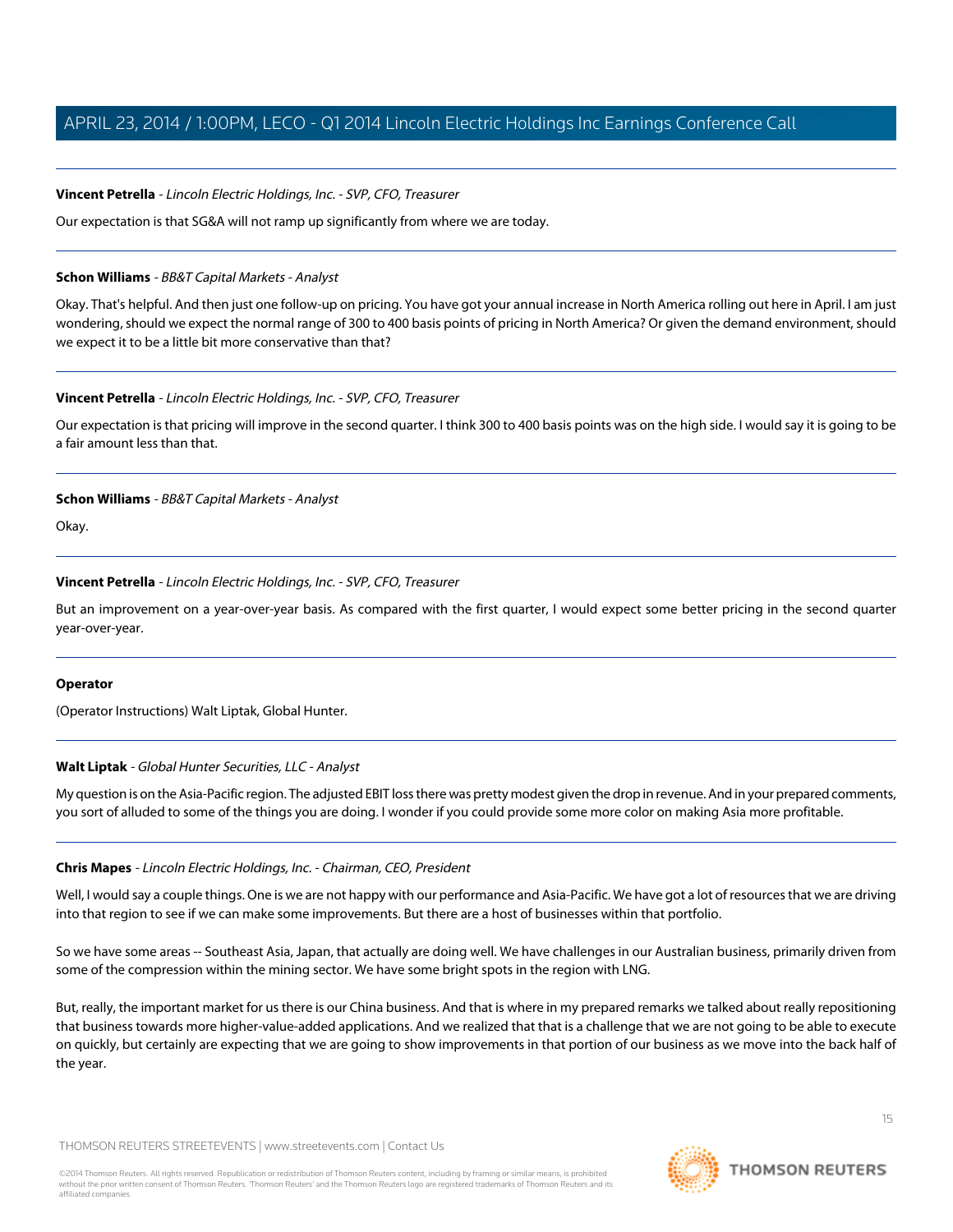#### **Walt Liptak** - Global Hunter Securities, LLC - Analyst

Okay. Does that also mean you are going to be exiting some lower margin product or increasing pricing?

#### **Chris Mapes** - Lincoln Electric Holdings, Inc. - Chairman, CEO, President

Well, you have seen, I think, some compression within the Asia-Pacific region over the last several quarters. And a good bit of that compression has been from us exiting some markets and products that we did not believe were going to meet all our overall goals long-term for the region.

So I would tell you that there is probably a small amount of that to be accomplished, but most of that work is done. Have really been working on the operating model and ensuring that those products and solutions are what our customers are looking for within that market. And I think a lot of that work has been completed and expecting us to show improvement in that market in the back half of the year.

#### **Operator**

Mark Douglass, Longbow Research.

#### **Mark Douglass** - Longbow Research - Analyst

Gentlemen, the big drop in exports, Vince, I think you said that there were some tough comps on the exports in the quarter. When do those -- when do comps for exports, at least, get a little bit easier? And is there any reason to believe that the CapEx spending in these international markets gets better in the second half?

#### **Vincent Petrella** - Lincoln Electric Holdings, Inc. - SVP, CFO, Treasurer

Yes, I commented, Mark, on tough comps as far as the complete equipment portfolio is concerned. And that would also include exports on our international business, since the vast majority of the export business out of the US is on the equipment side. The comps should get a little bit easier in the latter half of the year.

But in terms of predicting when China might turn, which had some of our biggest declines in export business in our portfolio, as well as Russia and some parts of the Middle East, as your guess might be guess as good as ours.

#### **Mark Douglass** - Longbow Research - Analyst

It always is, right?

## **Vincent Petrella** - Lincoln Electric Holdings, Inc. - SVP, CFO, Treasurer

Yes. But your guess is probably better.

#### **Mark Douglass** - Longbow Research - Analyst

Okay. So the run rate -- the \$45 million run rate is probably a decent place to start, then?

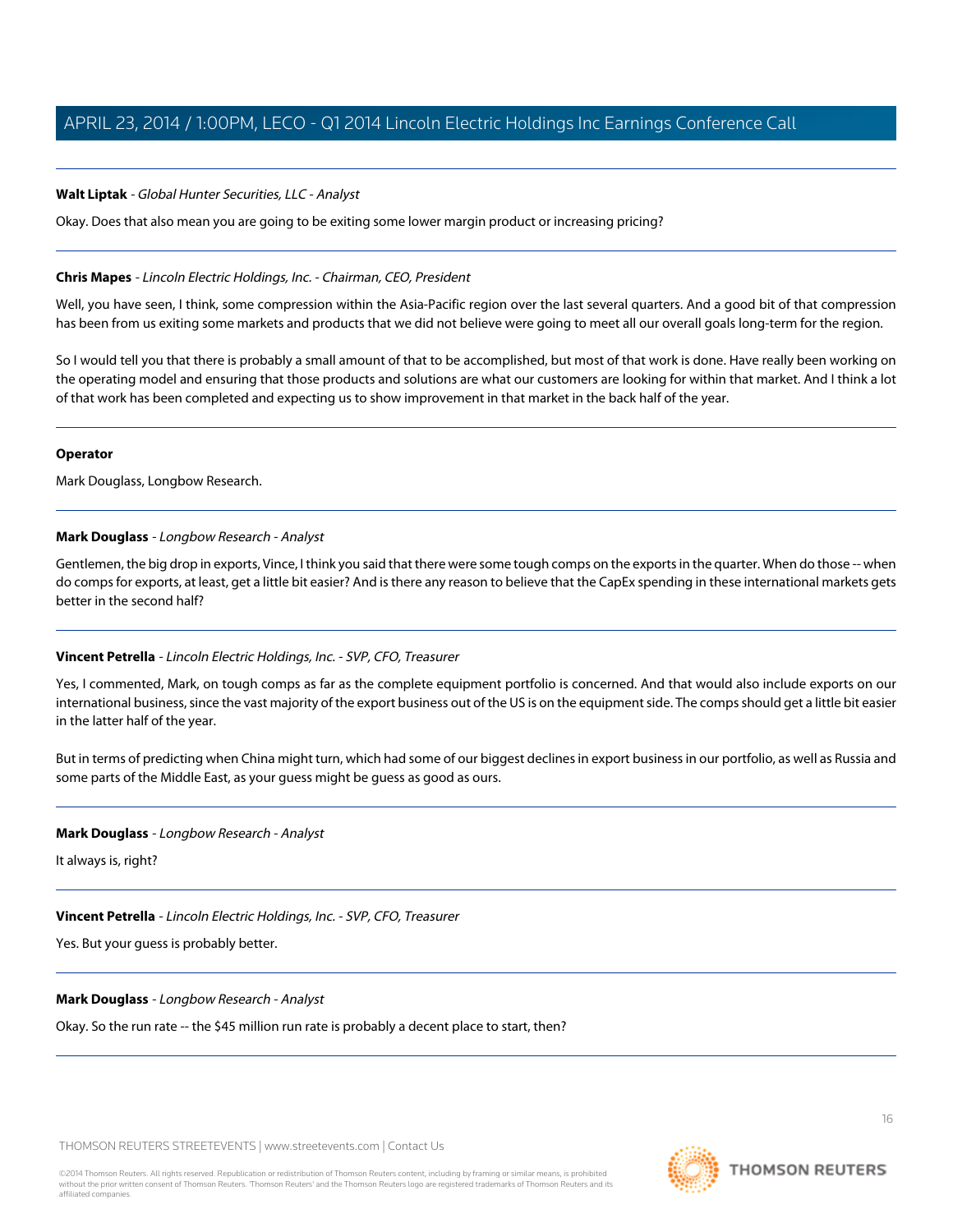#### **Vincent Petrella** - Lincoln Electric Holdings, Inc. - SVP, CFO, Treasurer

Yes, I would think so.

#### **Mark Douglass** - Longbow Research - Analyst

Okay. And then, housekeeping, the effective tax rate on the adjusted basis -- looks like it was about 26%. Is that correct?

#### **Vincent Petrella** - Lincoln Electric Holdings, Inc. - SVP, CFO, Treasurer

On a reported basis, it was 31% and change. I don't know what you're adjusting for.

#### **Mark Douglass** - Longbow Research - Analyst

Well, your adjusted EPS, the \$0.91.

#### **Vincent Petrella** - Lincoln Electric Holdings, Inc. - SVP, CFO, Treasurer

Okay.

#### **Mark Douglass** - Longbow Research - Analyst

It looks like it's actually 26%, but is it, going forward, 31%?

#### **Vincent Petrella** - Lincoln Electric Holdings, Inc. - SVP, CFO, Treasurer

Yes. So we have booked on a reported basis 31%. So at this point in time, early in the year, based on our forecast of the geographical earnings spread and the statutory rate applied to those, we would tell you that that is as a good a rate as any to use at this point in time, somewhere around 31% to 32%.

#### **Operator**

I would like to turn the call back to Vincent Petrella for any closing remarks.

#### **Vincent Petrella** - Lincoln Electric Holdings, Inc. - SVP, CFO, Treasurer

Thank you, Danielle, and thank everyone for joining us on the call today and your continued interest in Lincoln Electric. We very much look forward to reporting our progress during the second quarter call that we will schedule towards the end of July. Thank you again and talk to you then.

#### **Operator**

This concludes today's teleconference. You may now disconnect your lines at this time and thank you for your participation.